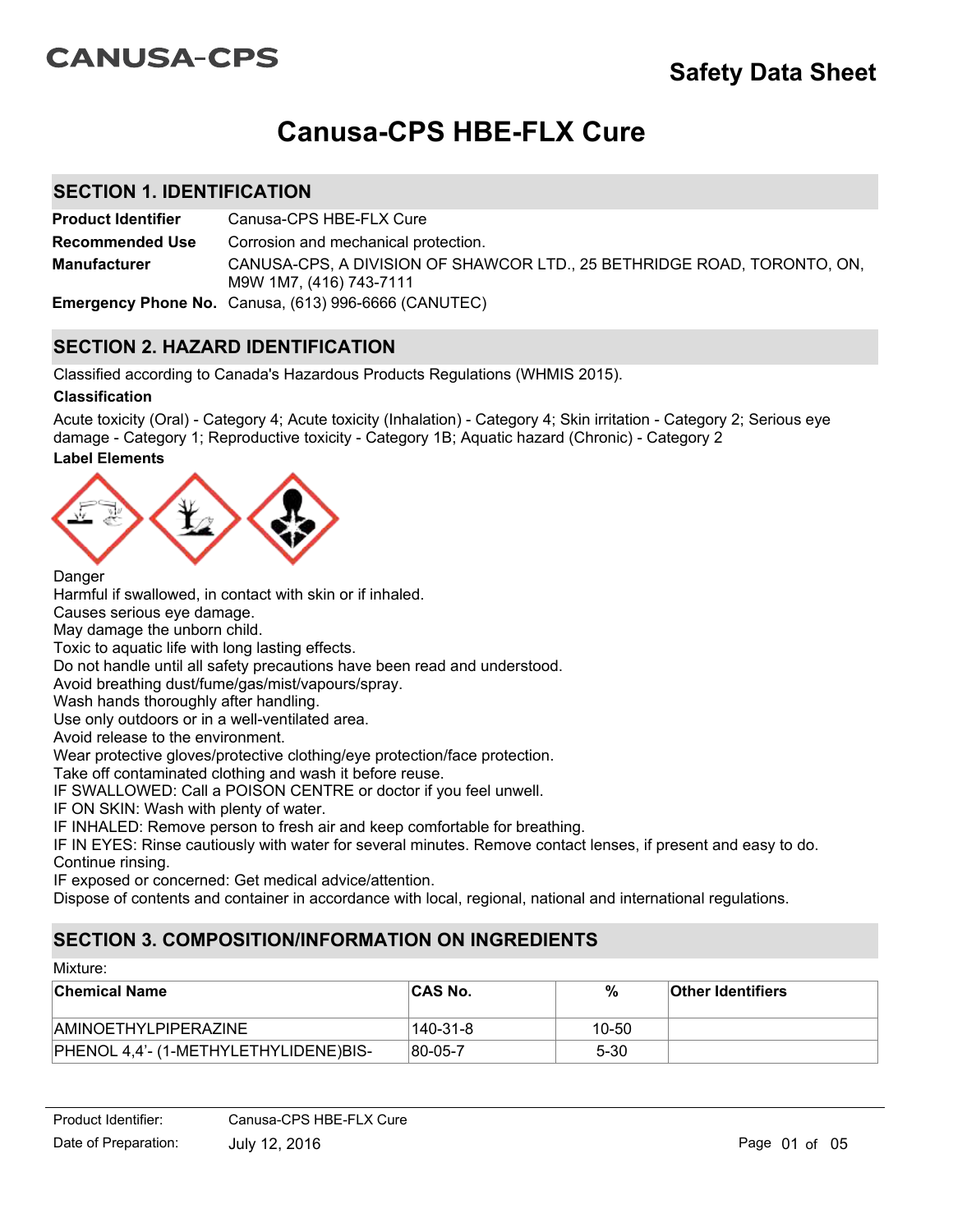| Benzyl alcohol                                  | 100-51-6   | 5-30     |  |
|-------------------------------------------------|------------|----------|--|
| 4-Nonylphenol, branched (mixed isomers)         | 84852-15-3 | $1 - 20$ |  |
| 1,2-DIAMINOCYCLOHEXANE                          | 694-83-7   | $1 - 20$ |  |
| Benzylamine, N,N-dimethyl-                      | 103-83-3   | $1 - 10$ |  |
| Ethylenediamine, N-(3-(trimethoxysilyl)propyl)- | 1760-24-3  | $1 - 5$  |  |

# **SECTION 4. FIRST-AID MEASURES**

## **First-aid Measures**

## **Inhalation**

Move to fresh air. If symptoms persist seek medical attention.

## **Skin Contact**

Take off contaminated clothing, shoes and leather goods (e.g. watchbands, belts). Immediately wash gently and thoroughly with lukewarm, gently flowing water and mild soap for 15-20 minutes.

## **Eye Contact**

Immediately rinse the contaminated eye(s) with lukewarm, gently flowing water for 15-20 minutes, while holding the eyelid(s) open. Get medical attention.

## **Ingestion**

Do not induce vomiting. Immediately call a Poison Centre or doctor.

# **SECTION 5. FIRE-FIGHTING MEASURES**

#### **Extinguishing Media**

#### **Suitable Extinguishing Media**

Carbon dioxide, dry chemical powder, appropriate foam, water spray or fog.

#### **Specific Hazards Arising from the Product**

Oxides of carbon and nitrogen; carboxylic acids; aldehydes.

#### **Special Protective Equipment and Precautions for Fire-fighters**

Do not use direct stream of water.

Self-contained breathing apparatus and full protective clothing.

# **SECTION 6. ACCIDENTAL RELEASE MEASURES**

#### **Personal Precautions, Protective Equipment, and Emergency Procedures**

Eliminate all ignition sources if safe to do so. Use the personal protective equipment recommended in Section 8 of this safety data sheet.

#### **Environmental Precautions**

Do not allow into any sewer, on the ground or into any waterway.

#### **Methods and Materials for Containment and Cleaning Up**

Contain and soak up spill with absorbent that does not react with spilled product. Dispose of in compliance with applicable legislation.

# **SECTION 7. HANDLING AND STORAGE**

#### **Precautions for Safe Handling**

Wear appropriate PPE.

#### **Conditions for Safe Storage**

Store in an area that is: cool, dry. Adequate general ventilation is recommended; local ventilation if in a confined or restricted area.

# **SECTION 8. EXPOSURE CONTROLS/PERSONAL PROTECTION**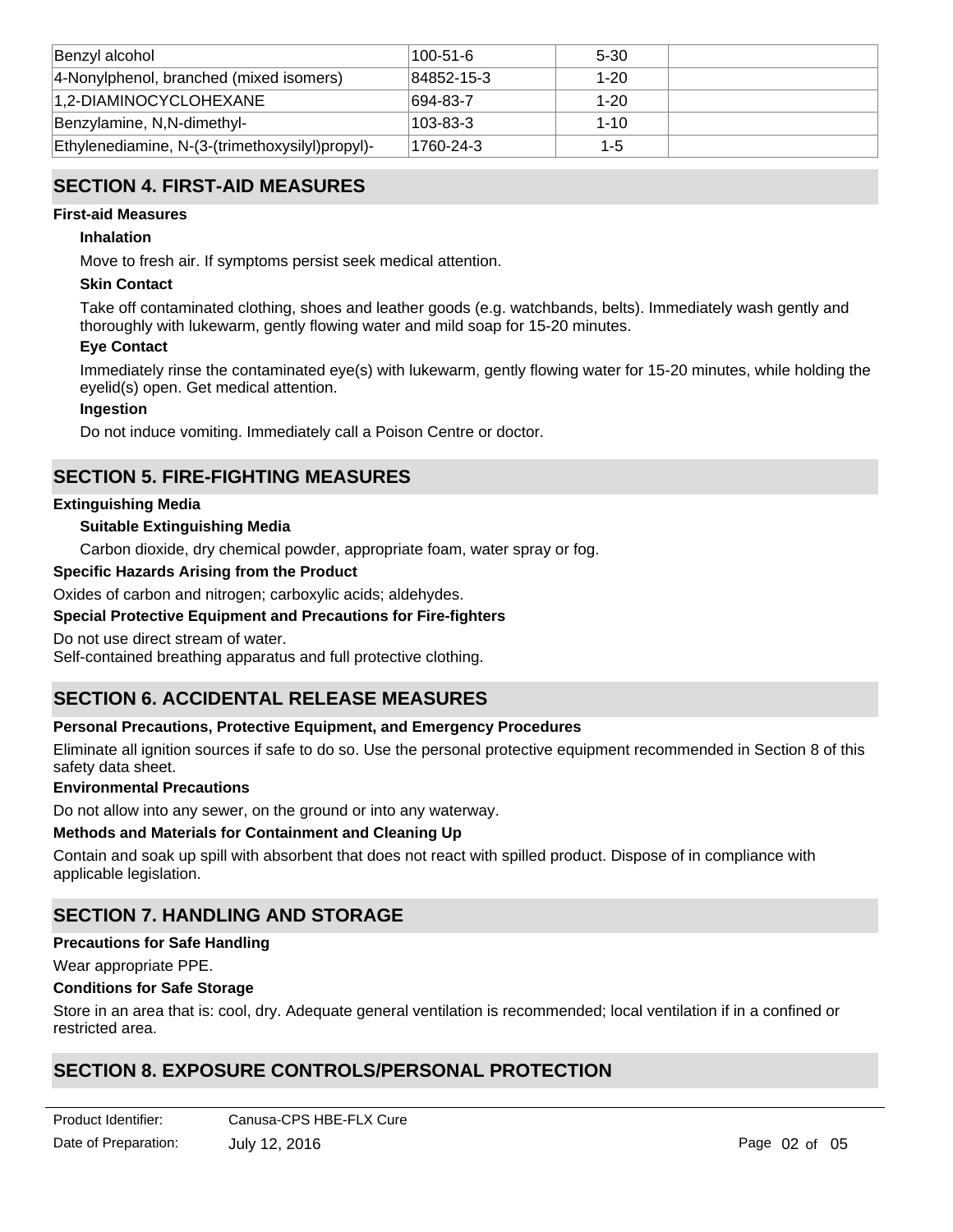#### **Control Parameters**

|                                            |                           | <b>ACGIH TLV®</b> |                           | <b>OSHA PEL</b> |          | <b>AIHA WEEL</b> |  |
|--------------------------------------------|---------------------------|-------------------|---------------------------|-----------------|----------|------------------|--|
| <b>Chemical Name</b>                       | <b>TWA</b>                | <b>STEL</b>       | <b>TWA</b>                | <b>Ceiling</b>  | 8-hr TWA | <b>TWA</b>       |  |
| $PHENOL 4,4'-$<br>(1-METHYLETHYLIDENE)BIS- | <b>Not</b><br>established |                   | <b>Not</b><br>established |                 |          |                  |  |
| Benzyl alcohol                             | <b>Not</b><br>established |                   | <b>Not</b><br>established |                 | 10 ppm   |                  |  |

## **Appropriate Engineering Controls**

General ventilation is usually adequate. Use local exhaust ventilation, if general ventilation is not adequate to control amount in the air.

#### **Individual Protection Measures**

## **Eye/Face Protection**

Wear chemical safety goggles. Wear chemical safety goggles and face shield when contact is possible.

#### **Skin Protection**

Wear chemical protective clothing e.g. gloves, aprons, boots.

Suitable materials are: butyl rubber, Viton®, neoprene rubber. The following materials should NOT be used: natural rubber, nitrile rubber.

## **Respiratory Protection**

Wear a NIOSH approved air-purifying respirator with an organic vapour cartridge.

# **SECTION 9. PHYSICAL AND CHEMICAL PROPERTIES**

# **Basic Physical and Chemical Properties**

| <b>Flash Point</b>               | $>93.3$ °C                |
|----------------------------------|---------------------------|
| Relative Density (water $= 1$ )  | 1.076                     |
| <b>Solubility</b>                | Slightly soluble in water |
| <b>Decomposition Temperature</b> | Not available             |
| <b>Other Information</b>         |                           |
| <b>Physical State</b>            | Liquid                    |

# **SECTION 10. STABILITY AND REACTIVITY**

**Incompatible Materials** Avoid strong acids and oxidizers. **Hazardous Decomposition Products** Oxides of carbon and nitrogen. Carboxylic acids. Aldehydes. **Possibility of Hazardous Reactions** Hazardous polymerizations will not occur.

# **SECTION 11. TOXICOLOGICAL INFORMATION**

#### **Likely Routes of Exposure**

Inhalation; skin contact; eye contact; ingestion.

#### **Acute Toxicity**

| <b>Chemical Name</b>                                | <b>LC50</b> | LD50 (oral)             | LD50 (dermal)       |
|-----------------------------------------------------|-------------|-------------------------|---------------------|
| AMINOETHYLPIPERAZINE                                |             | $2140$ mg/kg (rat)      | 880 mg/kg (rabbit)  |
| $ $ PHENOL 4,4'-<br>$(1-METHYLETHYLIDENE)$<br>IBIS- |             | 3300 mg/kg (female rat) | 3600 mg/kg (rabbit) |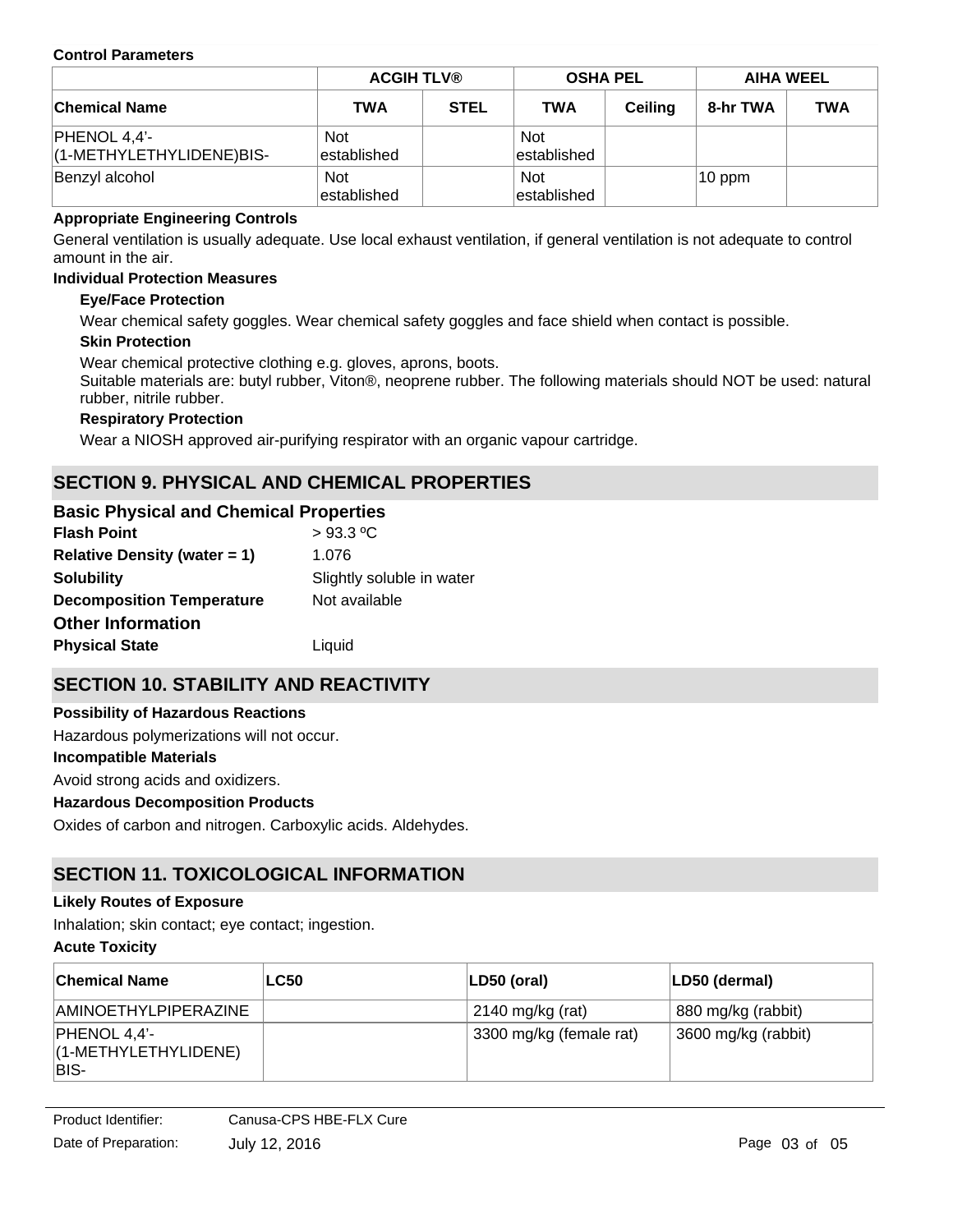| Benzyl alcohol                                     | $> 4168 - 5400$ mg/m3 (rat)<br>(4-hour exposure) (aerosol) | 1230-1580 mg/kg (rat) | < 5250 mg/kg (guinea pig) |
|----------------------------------------------------|------------------------------------------------------------|-----------------------|---------------------------|
| Benzylamine, N, N-dimethyl-                        |                                                            | 265 mg/kg (rat)       | 1660 mg/kg (rabbit)       |
| Ethylenediamine,<br>N-(3-(trimethoxysilyl)propyl)- |                                                            | 2413 mg/kg (rat)      | 2009 mg/kg (rat)          |
| 4-Nonylphenol, branched<br>(mixed isomers)         |                                                            | 1300 mg/kg (rat)      |                           |
| 2-DIAMINOCYCLOHEXANE                               |                                                            | 4556 mg/kg (rat)      |                           |

# **Serious Eye Damage/Irritation**

May cause irritation and burns.

## **STOT (Specific Target Organ Toxicity) - Single Exposure**

## **Inhalation**

May cause irritation. May damage contacted tissue and produce scarring.

## **Skin Absorption**

May cause irritation. May cause burns. May cause allergic reaction.

## **Ingestion**

Harmful if swallowed.

# **Respiratory and/or Skin Sensitization**

Sensitization may occur following exposure to the liquid or vapour.

## **Carcinogenicity**

| <b>Chemical Name</b>                               | <b>IARC</b>       | <b>ACGIH®</b>  | <b>NTP</b>        | <b>OSHA</b> |
|----------------------------------------------------|-------------------|----------------|-------------------|-------------|
| AMINOETHYLPIPERAZINE                               | Not Listed        | Not designated | <b>Not Listed</b> | Not Listed  |
| PHENOL 4,4'-<br>(1-METHYLETHYLIDENE)<br>BIS-       | Not Listed        | Not Listed     | Not Listed        | Not Listed  |
| Benzyl alcohol                                     | Not Listed        | Not Listed     | <b>Not Listed</b> |             |
| Benzylamine, N, N-dimethyl-                        | Not Listed        | Not designated | <b>Not Listed</b> | Not Listed  |
| Ethylenediamine,<br>N-(3-(trimethoxysilyl)propyl)- | Not Listed        | Not designated | <b>Not Listed</b> | Not Listed  |
| 4-Nonylphenol, branched<br>(mixed isomers)         | <b>Not Listed</b> | Not designated | Not Listed        | Not Listed  |
| 2-DIAMINOCYCLOHEXANE                               | <b>Not Listed</b> | Not designated | Not Listed        | Not Listed  |

#### **Reproductive Toxicity**

## **Sexual Function and Fertility**

May cause effects on sexual function and/or fertility.

# **SECTION 12. ECOLOGICAL INFORMATION**

# **Ecotoxicity**

May be toxic to aquatic organisms. May cause long-term adverse effects in the aquatic environment.

# **Acute Aquatic Toxicity**

| <b>Chemical Name</b>            | <b>ILC50 Fish</b>                                     | <b>IEC50 Crustacea</b> | <b>ErC50 Aquatic</b><br><b>Plants</b> | ErC50 Algae |
|---------------------------------|-------------------------------------------------------|------------------------|---------------------------------------|-------------|
| AMINOETHYLPIPERAZIN   2190 mg/L | (Pimephales<br>promelas (fathead<br>minnow); 96-hour; |                        |                                       |             |